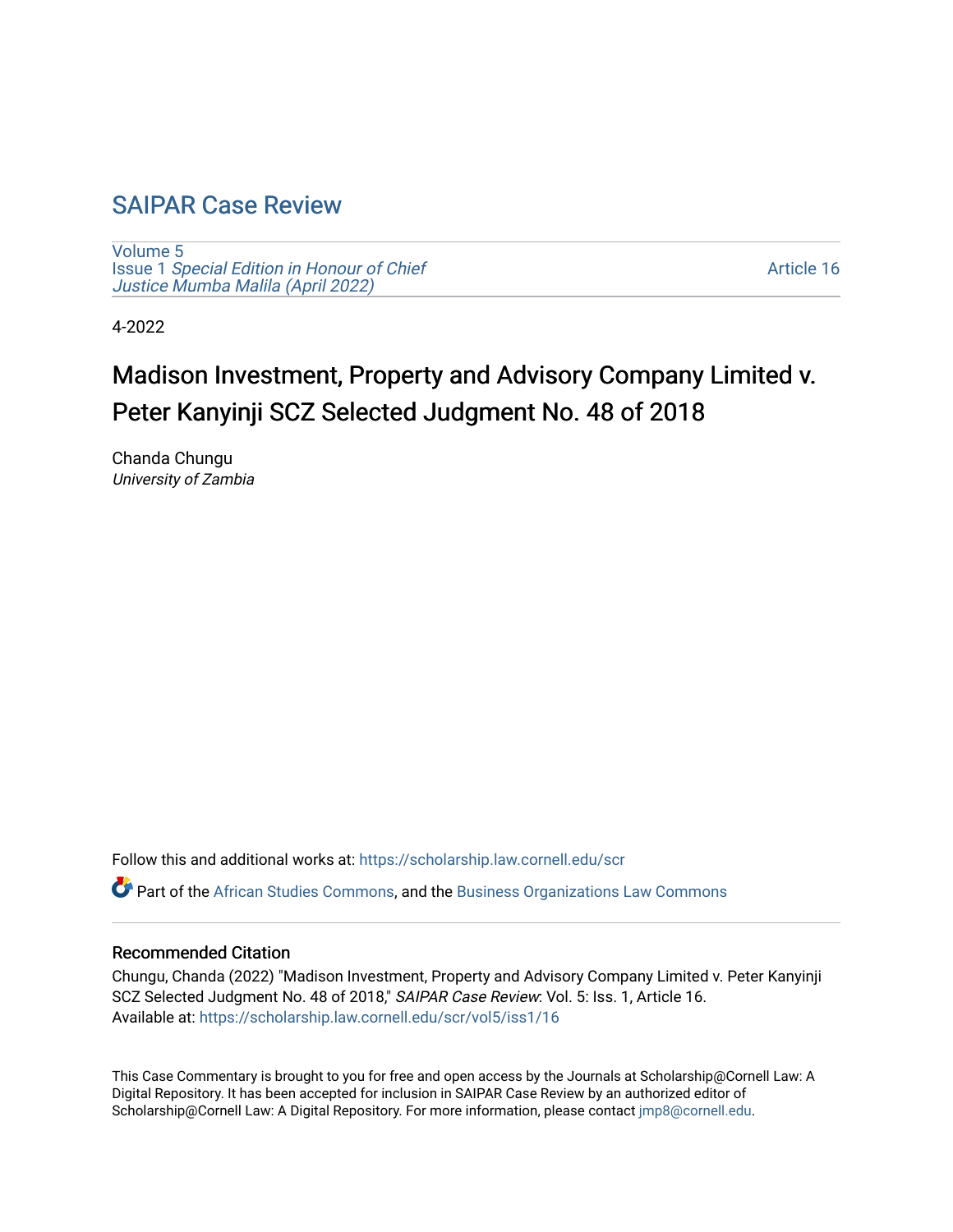#### *Madison Investment, Property and Advisory Company Limited v. Peter Kanyinji SCZ Selected Judgment No. 48 of 2018 Chanda Chungu[1](#page-1-0)*

#### **Facts**

The Managing Director of Perfect Milling Company was entitled to 25% gratuity of his basic salary at the end of his term as Managing director. However, when he launched a claim against Perfect Milling Company, the company was in bankruptcy and unable to pay. He then sued Madison Investment, claiming that they operated as a single economic unit under the Madison Group of Companies.

The High Court in a judgment delivered by Banda-Bobo J (as she was then) held that notwithstanding the principle that companies have a separate legal identity, the court is empowered to pierce it in certain circumstances to deduce who the actual owners are and attach liability to them in certain circumstances. In this case, the court held that Madison Investment had taken over the affairs of Perfect Milling and that they operated as one economic unit, for these reasons, Madison Investment was liable to pay the Managing Director his gratuity.

#### **Holding**

On appeal, the Supreme Court delivered a landmark judgment and lucidly provided an overview of the law relating to piercing the corporate veil. Malila JS (as he was then) held that:

The principle that should underpin any attempt to pierce the corporate view is therefore this; the courts will not allow the corporate personality to be used to protect individuals from wrong doing. Fraudulent actions will not be protected, nor will those where the limited company is simply being used as a façade, as a sham. However, the power to intervene and lift the veil must be exercised charily. There ought to be a hidden untoward intent.

The Supreme Court in analysing the principle of lifting the corporate veil where companies operated as a single economic unit thereby held that ownership and control of a company are not, of themselves, sufficient to justify the piercing the corporate veil. The court held that the court will only lift the corporate veil where it is alleged two entities are operating one where it shown that there was

concealment and evasion of an existing legal restriction or obligation coupled with the absence of other conventional remedies.

The Supreme Court was clear that the court should only lift the corporate veil where it is claimed that multiple companies operated as one where there is fraud or an attempt to conceal the true state of affairs or evade an existing obligation.

Therefore, the mere fact that Madison owned Perfect Milling was not sufficient justification to lift the veil to attach liability on Madison – something more, namely fraud or an evasion of an obligation needed to be shown. As a result, Madison was held to not be liable for the payment

<span id="page-1-0"></span><sup>&</sup>lt;sup>1</sup> LLB (Cape Town), LLM (Cape Town), MSc (Oxford), lecturer in law at the University of Zambia.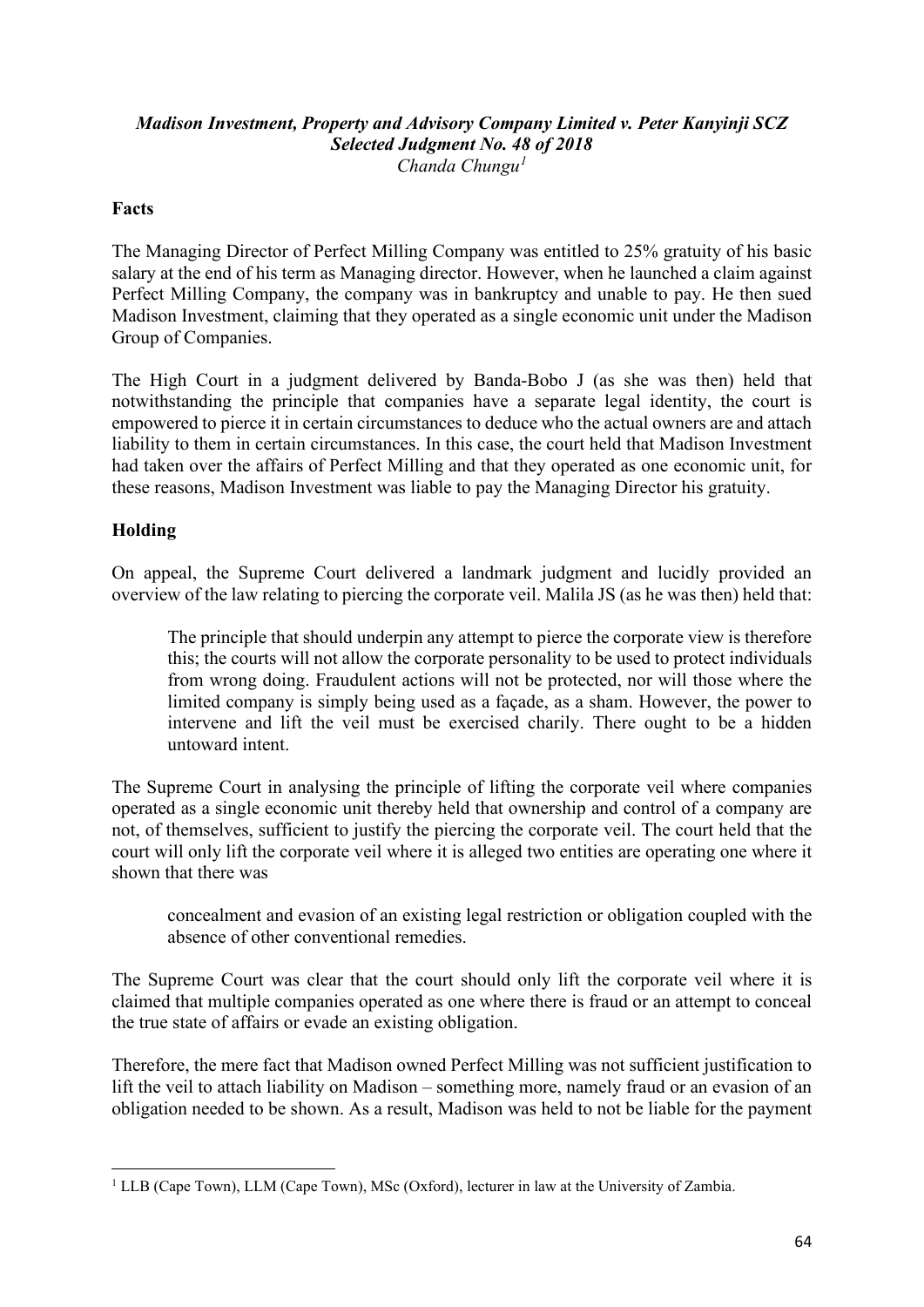of the terminal benefits of Perfect Milling's former Managing director because there was neither fraud nor an evasion of existing obligation.

### **Significance**

A company is in law regarded as a legal entity separate and distinct from the members who make it up. As an artificial legal person, a company will be entitled to deal with other persons — natural or artificial — in its own name and in its own right. Section 16 of the Companies Act provides that:

[a] company registered in accordance with the Companies Act, acquires a separate legal status, with the name by which it is registered, and shall continue to exist as a corporate until it is removed from the Register of Companies.

This provision does no more than codify the common law position that the proprietors of a business (shareholders or members) are separate from the company itself. As the Supreme Court held in this case, the corporate personality of a company is perhaps the most pervading of all fundamental principles of company law. This bedrock concept, under which an incorporated company is regarded as distinct from its shareholders, has been uncompromisingly observed and applied, for centuries. The concept has been given strong endorsement since about the House of Lords decision in *Salomon v. Salomon & Co.*[2](#page-2-0)

In that case Salomon, a leather merchant, decided to convert his business into a private limited company where he, his wife and their children were shareholders in the new company. The company was regrettably oppressed by some financial difficulties and some unsecured creditors sought to recover their money directly from Salomon who was not only the majority shareholder, but also the managing director of the company. The House of Lords held that a company is at law, a different person from its owners. Furthermore, the court held that the shareholders of a company are not ordinarily liable for the debts of the company. They can only be liable to the extent and manner provided for in the Act or under common law.

The *Salmon* case is very important because it clarified the principle of separate legal personality of a company, even where the company may effectively have one significant shareholder. Lord Macnaugthen made the following pertinent observation:

When the memorandum is duly signed and registered, though there be only seven share taken, the subscribers are a body corporate 'capable forthwith' to use the words of the enactment 'of exercising the functions of an incorporated company'. Those are strong words. The company attains maturity on its birth. There is no period of minority- no interval of incapacity. I cannot understand how a body corporate thus made 'capable' by statute can lose its individuality by issuing the bulk of its capital to one person, whether he be a subscriber to the memorandum or not. The company is at law a different person altogether from the subscribers to the memorandum; and though it may be that after incorporation the business is precisely the same as it was before, and the same person are managers, and the same hands receive the profits, the company is not in law the agent of the subscriber or trustees for them. Nor are the subscribers as members liable in any shape or form except to the extent and in the manner provided by the Act.

<span id="page-2-0"></span><sup>2</sup> [1897] AC 22.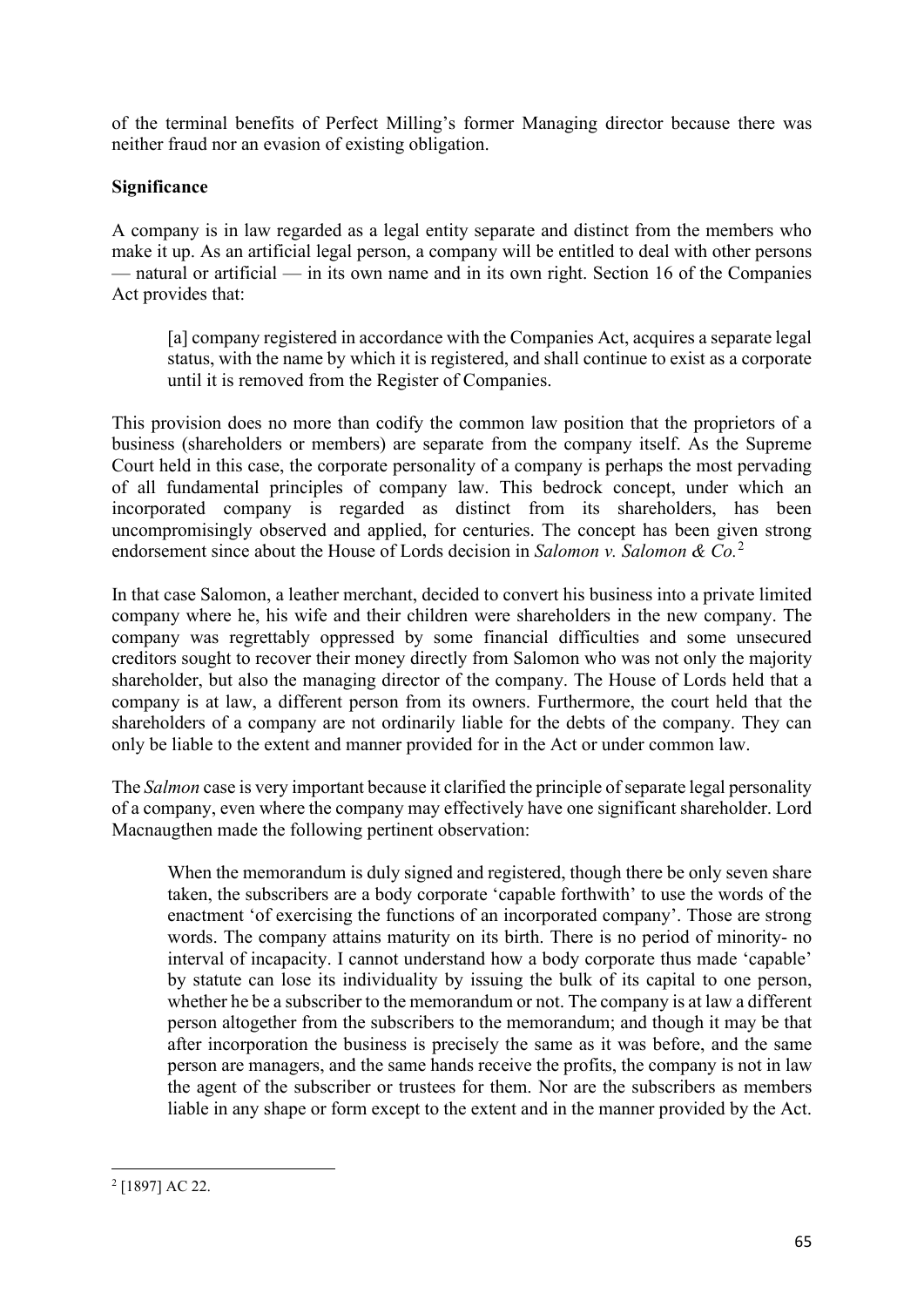What the above confirms is that notwithstanding the effect of a company's incorporation, in some cases the court will 'pierce the corporate veil' to enable it to do justice by treating a particular company for the purpose of litigation before it, as identical with the person or persons who control that company.

The concepts of separate legal personality of company and limited liability under company law operate as a shield to holding shareholders directly and personally liable for debts and other liabilities of the company. The wall or curtain separating the company from its individual shareholders and directors is commonly referred to as 'veil of incorporation'.

However, the veil of incorporation is not an unassailable right or privilege. As Malila JS (as he was then) of the Supreme Court observed in the case of *Madison Investment, Property and Advisory Company Limited v. Peter Kanyinji*: [3](#page-3-0)

Notwithstanding the significance of observing the distinction between the corporation and its owners, courts ought to be careful to ensure that there is some limit to the protection given by the notion of separate corporate personality so that business dealings remain honest.

Therefore, although a company is in law regarded as a separate and distinct entity from the members comprising it, there are instances when it is justified to abandon the notion of corporate personality and to peer behind the façade of separate legal personality to see the human persons behind the legal persona for the purpose of holding them accountable for the actions of the company. This is called lifting or piercing the corporate veil.

The *Peter Kanyinji* decision is crucial because it guided on the basis when the corporate veil would be lifted namely under the evasion principle and the concealment principle. The evasion principle was explained by Malila JS in *Madison Investment, Property and Advisory Company Limited v. Peter Kanyinji*[4](#page-3-1) as follows:

The evasion principle is premised on an individual or entity being under an existing legal obligation which he or it seeks to avoid by using the corporate personality which is under the control of the individual or entity.

Therefore, under the evasion principle, where a company seeks to avoid an obligation, the court will be justified in lifting the veil. An example of where the corporate veil was lifted in such circumstances was in the case of *Swallow Freight Services (Zambia) Limited v. Kapili Transport Company Limited*. [5](#page-3-2) In that case, Kapili Transport had provided services to Swallow Freight. When the latter failed to pay, Kapili Transport managed to obtain a default judgment for the payment of the sum due. Subsequently, there was a consent order to manage the way the amount would be paid. When the amount was not paid, Kapili Transport sought to execute but when the sheriffs went to Swallow Freight's offices, they found no valuable assets as the company had fraudulently discontinued business and operations to avoid liability. The Supreme Court held that the shareholders fraudulently and intentionally did not want the company to meet its liabilities and as such the veil could be lifted to hold the shareholders personally liable.

<span id="page-3-0"></span><sup>&</sup>lt;sup>3</sup> Selected Judgment No 48 of 2018.

<span id="page-3-1"></span><sup>4</sup> SCZ Appeal No. 010/2016.

<span id="page-3-2"></span><sup>5</sup> SCZ Appeal No. 81 of 2006.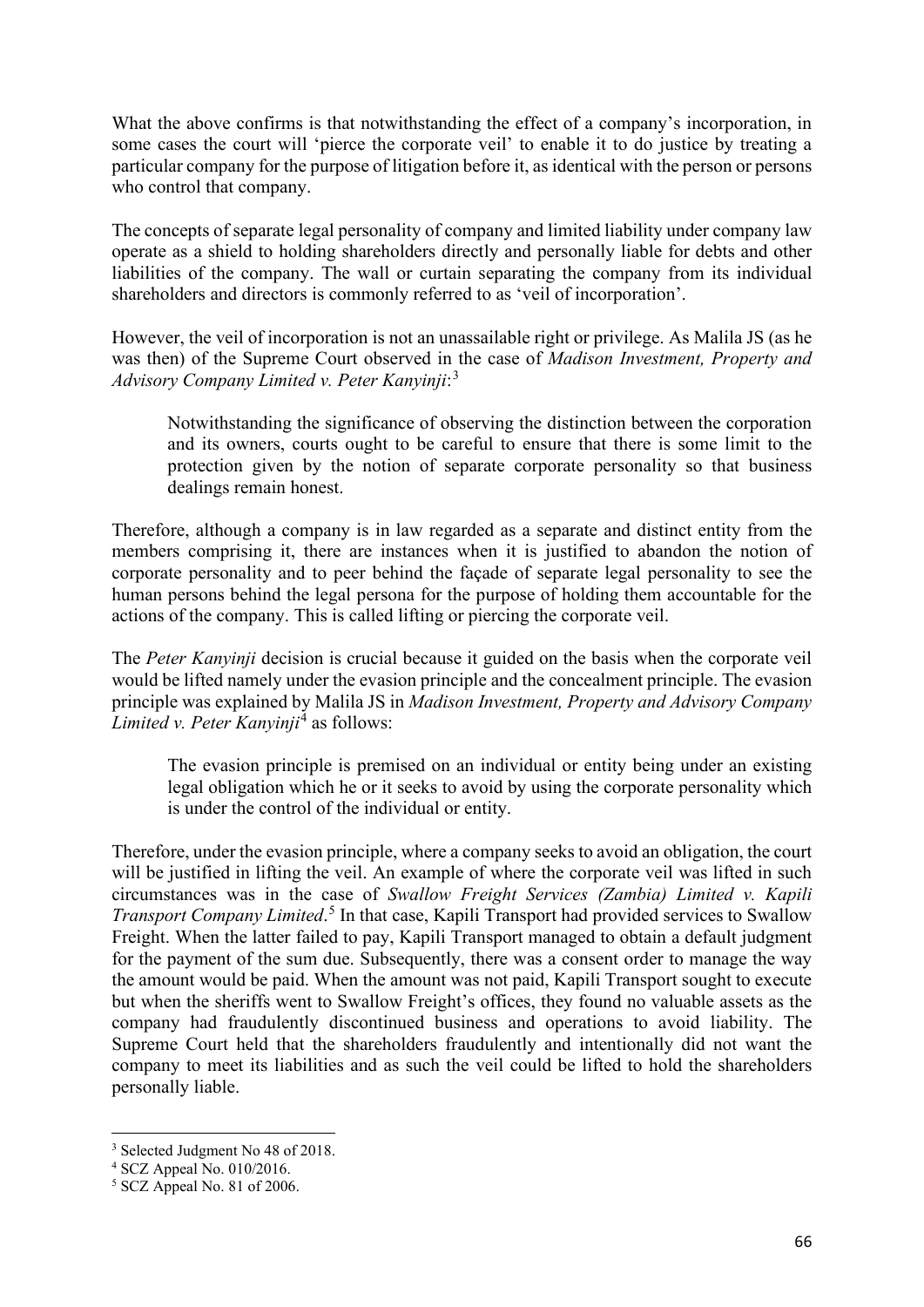Under the second principle, the concealment principle, the Supreme Court of Zambia in Madison Investment, Property and Advisory Company Limited v. Peter Kanyinji,<sup>[6](#page-4-0)</sup> explained that:

…these will apply where the corporate personality is used to hide the true state of affairs. It did not rest on a finding of impropriety; it is the fact of concealment, simple and pure. The court will be entitled to look into the legal relationship between the company and the individuals behind it.

The above illustrates that where there is evidence of a party seeking to conceal the true situation of their entity, the court may lift the corporate veil.

Lastly, in some instances, courts had been willing to lift the veil on the basis that a group of companies was not a group of separate persons, but a single economic unit. In *DHN Food Distributors Ltd v London Borough of Tower Hamlets*, [7](#page-4-1) a subsidiary company of DHN owned land which LBTB issued a compulsory purchase order on. Lord Denning provides as follows:

This group is virtually the same as a partnership in which all three companies are partners. They should not be treated separately so as to be defeated on a technical point.... They should not be deprived of compensation which would justly be payable for disturbance. The three companies should, for present purposes, be treated as one and the parent company, D.H.N., should be treated as that one.

The court held that DHN was able to claim compensation because it and its subsidiary were a single economic unit. However, in the Supreme Court case of *Madison Investment, Property*  and Advisory Company Limited v. Peter Kanyinji:<sup>[8](#page-4-2)</sup> the court noted that this case has not been widely approved nor applied consistently. As such lifting the corporate veil under the single economic unit is not a guarantee and should only be done if the conduct falls under concealment or evading an obligation.

The *Peter Kanyinji* case is crucial because it outlines that the evasion and concealment principles are the only broad bases which justify the lifting of the corporate veil in appropriate circumstances. In *Madison Investment, Property and Advisory Company Limited v. Peter Kanyinji*, [9](#page-4-3) Malila JS (as he was then) on behalf of the Supreme Court confirmed the specific instances where a court would be justified in piercing the corporate veil These are:

- (a) Where the veil of incorporation is being used for some fraudulent or improper purpose
- (b) Where it becomes necessary to determine the character of the company
- (c) Where a trust and agency relationship is involved
- (d) Where the interests of third parties are at stake.

The Supreme Court (per Malila JS) was adamant to limit qualifying fraud to that occurring only in the context of statute. It stated as follows:

<span id="page-4-0"></span><sup>6</sup> Selected Judgment No 48 of 2018.

<span id="page-4-1"></span> $7$  [1976] 2 KB 336.

<span id="page-4-2"></span><sup>8</sup> Selected Judgment No 48 of 2018.

<span id="page-4-3"></span><sup>9</sup> SCZ Appeal No. 010/2016.